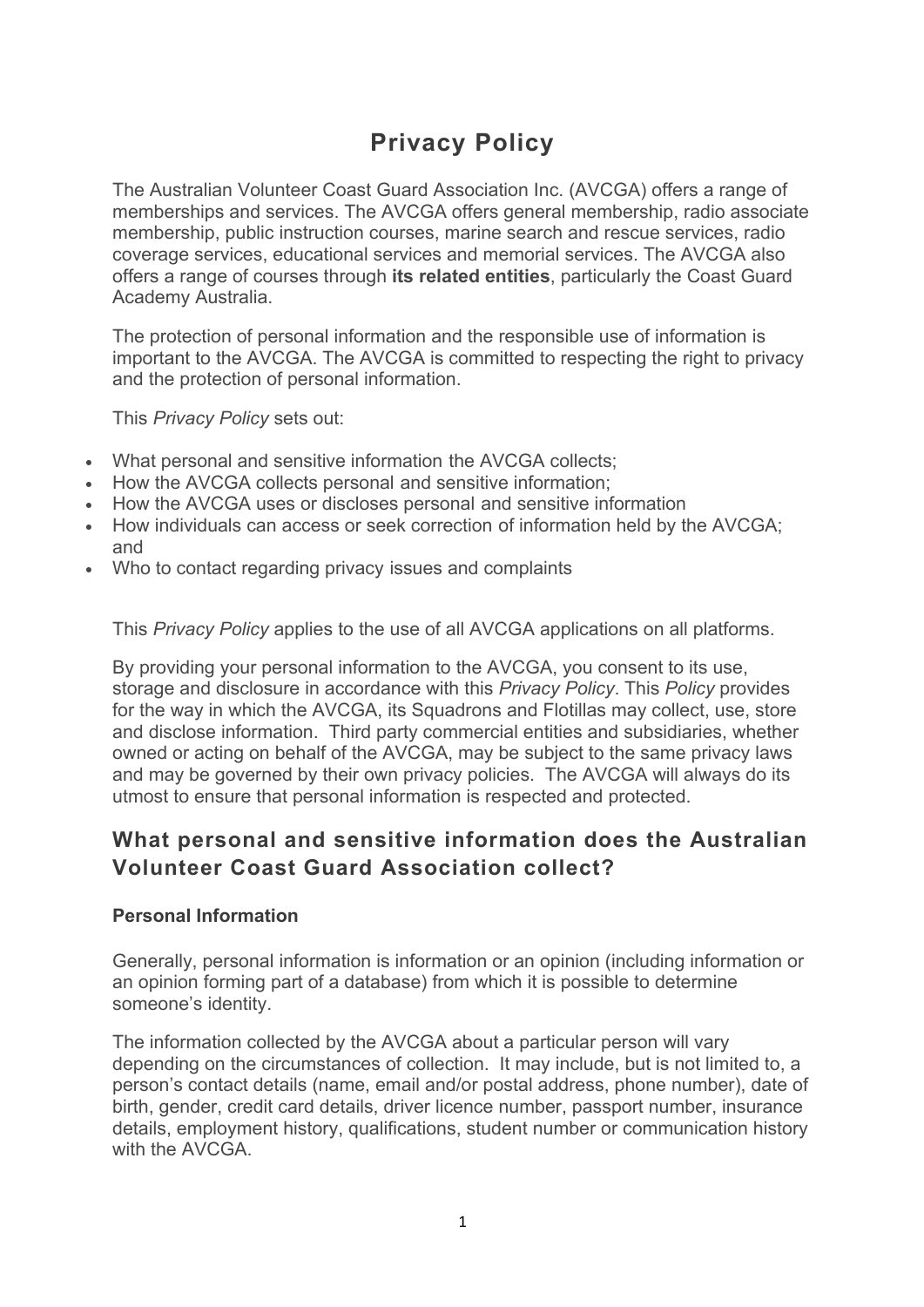## **Credit Information**

It is most unlikely that the AVCGA would obtain credit information (other than credit card details). Should this occur, however, the AVCGA shall only collect this information in accordance with the *Privacy Act* and the *Credit Reporting Code of Conduct* and only with the person's consent.

### **Sensitive Information**

Sensitive information is a type of personal information that also includes information or an opinion about:

- racial or ethnic origin:
- political opinions;
- membership of a political association, professional or trade association or trade union;
- religious beliefs or affiliations or philosophical beliefs:
- sexual preferences or practices;
- criminal record; or
- health, genetic information or disability.

If it is reasonably necessary, in the circumstances, the AVCGA may also collect sensitive information such as a person's medical history, nationality, their police check, their ethnic background or disabilities.

The AVCGA is required by law to obtain consent when collecting sensitive information. The AVCGA will assume consent to the collection of all sensitive information that is provided to it for use in accordance with this *Privacy Policy*, unless told otherwise.

# **How does the Australian Volunteer Coast Guard Association collect personal and sensitive information?**

Where practical, the AVCGA will give you the option of interacting anonymously. Nevertheless, information may be collected when you:

- become a volunteer member of the AVCGA or other body which is affiliated with or related to the AVCGA (such as the Coast Guard Academy Australia);
- apply for or become a service member of the AVCGA;
- become employed by the AVCGA or its related entities;
- subscribe to any publication of the AVCGA or of a related entity, including electronic publications;
- provide details to the AVCGA or to a related entity in an application form, consent form, survey, feedback form or incident report;
- enter personal information into, or agree to having your personal information entered into one of the AVCGA's online systems or Apps such as the '**Safe Trx App**' or another AVCGA application;
- access the AVCGA website;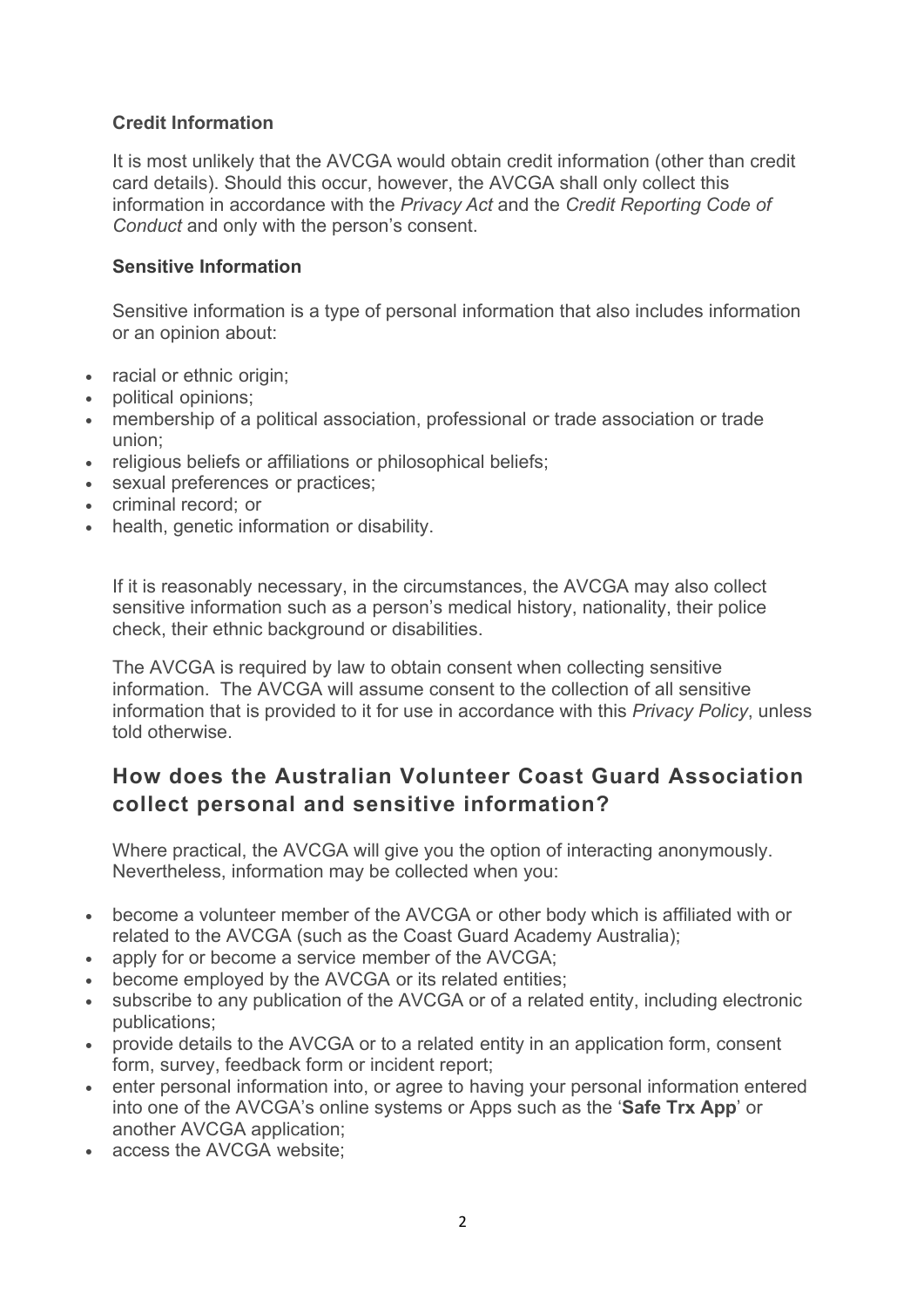- contact the AVCGA via email, telephone or mail or engage with the AVCGA via social media;
- participate in any program, activity or event run by the AVCGA or by a related entity;
- purchase merchandise, products or services from the AVCGA or from a related entity;
- are elected or appointed to a position within the AVCGA or within a related entity;
- apply for employment or a volunteer position with the AVCGA or with a related entity: or
- where the AVCGA is required to collect information from you by law (for example, for education, VET training, child protection, Work health and safety laws, charitable collections, medical treatment protocols or other legislation, including subordinate legislation, in Australia).

# **Providing information**

Depending on the circumstances, some types of information will be required and others might be optional. If you do not provide some or all of the information requested, this may affect the AVCGA's ability to communicate with you or to provide the requested products or services.

By not providing requested information, you may jeopardise your ability to participate in programs or apply for employment or volunteer positions with the AVCGA or with a related entity. If it is impracticable for the AVCGA to deal with you as a result of you not providing the requested information or consents, the AVCGA may refuse to do so.

## **Collection from Third Parties**

The AVCGA, or a related entity, may collect personal information regarding a child from the parent or other responsible person associated with that child.

In some circumstances, the AVCGA collects information from related entities or other third parties.

Examples of such third parties include, without limitation, educational institutions, medical practitioners, first-aiders and government emergency services and emergency management bodies and regulatory and law enforcement bodies.

## **Information storage and protection**

The AVCGA stores information in different ways, including in paper and electronic form. Much of the information the AVCGA collects from and about its members is added to its database. When your information is entered into the AVCGA database, the information may be combined or linked with other information held about you.

Security of personal information is important to the AVCGA. The AVCGA has taken steps to protect the information it holds from misuse, loss, unauthorised access, modification or disclosure. Some of the security measures the AVCGA uses includes strict confidentiality requirements of our employees, volunteers, related entities and service providers, as well as security measures for system access, and security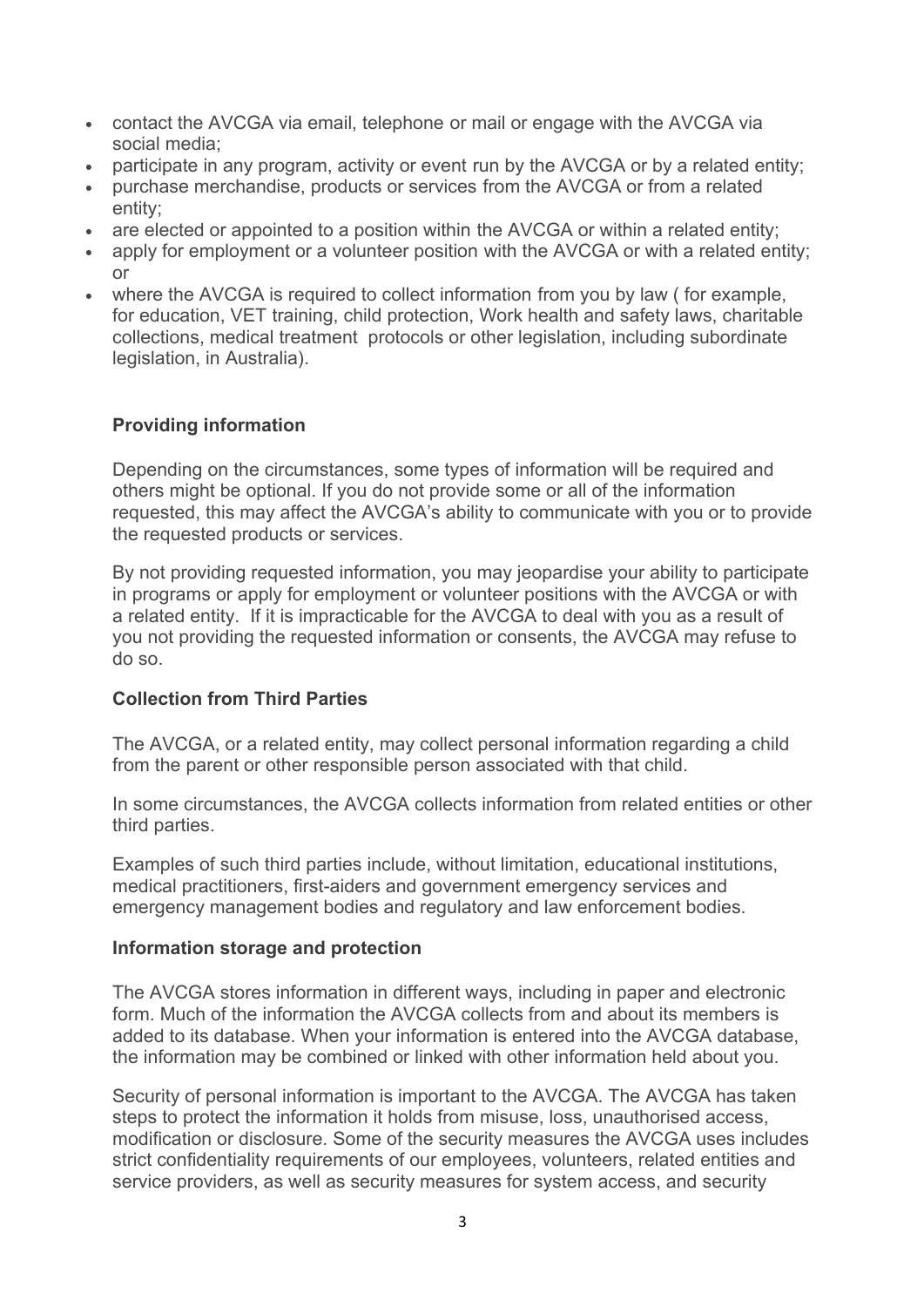measures for its website, such as firewalls and system encryption. Access to personal information is limited to those who specifically need it to conduct their responsibilities.

The AVCGA educates its staff and volunteers to ensure that the provisions of the *Privacy Act* are complied with at all times.

# **How does the AVCGA use and disclose personal and sensitive information?**

## **Use**

The AVCGA, and third parties to whom it may disclose personal information in accordance with this *Privacy Policy*, may use your personal information to:

- 1. verify your identity;
- 2. complete background checks;
- 3. assess membership applications;
- 4. process payments of membership dues;
- 5. research, develop, run and administer programs relating to a variety of activities including but not limited to emergency management information, membership management, education offerings and organisational administration, social events and to assist police or other legal agencies for the purposes of medical treatment amongst others;
- 6. research, develop and market products, services made available by the AVCGA and by third parties;
- 7. respond to emergency situations involving or requiring medical treatment;
- 8. administer, manage and provide you with access to self-service portals and other IT based applications; and
- 9. keep you informed of news and information relating to various marine safety events, activities or opportunities via various mediums.

The AVCGA may use health information to ensure that programs it operates are run safely and in accordance with any special health needs participants may require. Health information may also be kept for insurance purposes. In addition, we may use de-identified health information and other sensitive information to carry out research, to prepare submissions to government or other regulatory bodies, or to plan events and activities.

## **Disclosure**

### The AVCGA may disclose your personal information to a range of organisations which include, but are not limited to:

- AVCGA's related entities and other organisations involved in marine safety and emergency management;
- companies it engages to carry out functions and activities on the AVCGA's behalf, such as a mailing house;
- its professional advisers, including its accountants, auditors and lawyers;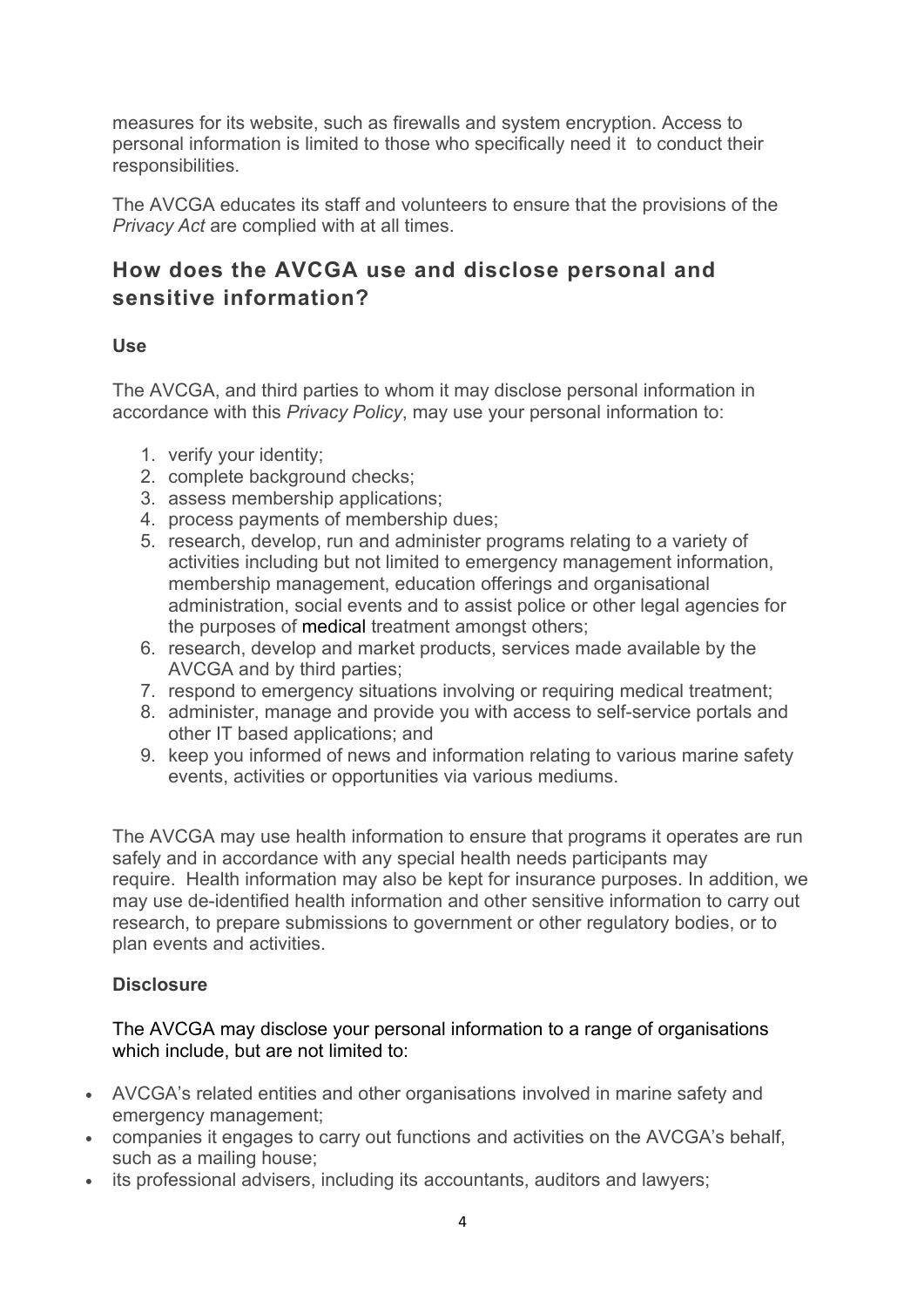- its insurers; and
- other circumstances permitted by law.

#### In addition, the AVCGA may also disclose personal information:

- 1. with your express or implied consent;
- 2. when required or authorised by law;
- 3. to emergency management bodies;
- 4. to enforcement bodies when reasonably necessary; or
- 5. to lessen or prevent a threat to an individual or public health or safety.

### **The AVCGA website**

When users visit the AVCGA website, its systems may record certain information about their use of the site, including the web pages visited and the time and date of their visit. The AVCGA may use this information to improve the performance of the website.

In addition, The AVCGA may use "cookies" on its website. Cookies are small text files that help a website to remember the preferences of users to improve the experience of using that website. In some cases, the cookies that the AVCGA use may collect some personal information. In that event, the AVCGA will treat this information in the same way as other personal information it collects. You are free to disable cookies on your internet browser to prevent this information being collected; however, you may lose the benefit of an enhanced website experience that the use of cookies may offer.

Websites linked to the AVCGA's website are not subject to AVCGA's privacy standards, policies or procedures. The AVCGA does not take any responsibility for the collection, use, disclosure or security of any personal information that you provide to a third party website.

### **Accessing and seeking correction of information held by the AVCGA**

The AVCGA will take all reasonable steps to ensure that the personal information it collects, uses or discloses is accurate, complete and up-to-date. However, the AVCGA relies on the accuracy of personal information as provided to it both directly and indirectly.

The AVCGA and its related entities also rely on their officers and volunteers to enter data and to make their best endeavours to ensure data is accurately recorded.

The AVCGA encourages all users to regularly review and update their personal information on the AVCGA database via the "members portal" link.

Individuals may also request access to their personal information held by the AVCGA by making a request via the contact details set out below. The AVCGA will respond to your request for access within 14 days and endeavour to provide the requested information within 30 days. If you find that the personal information we